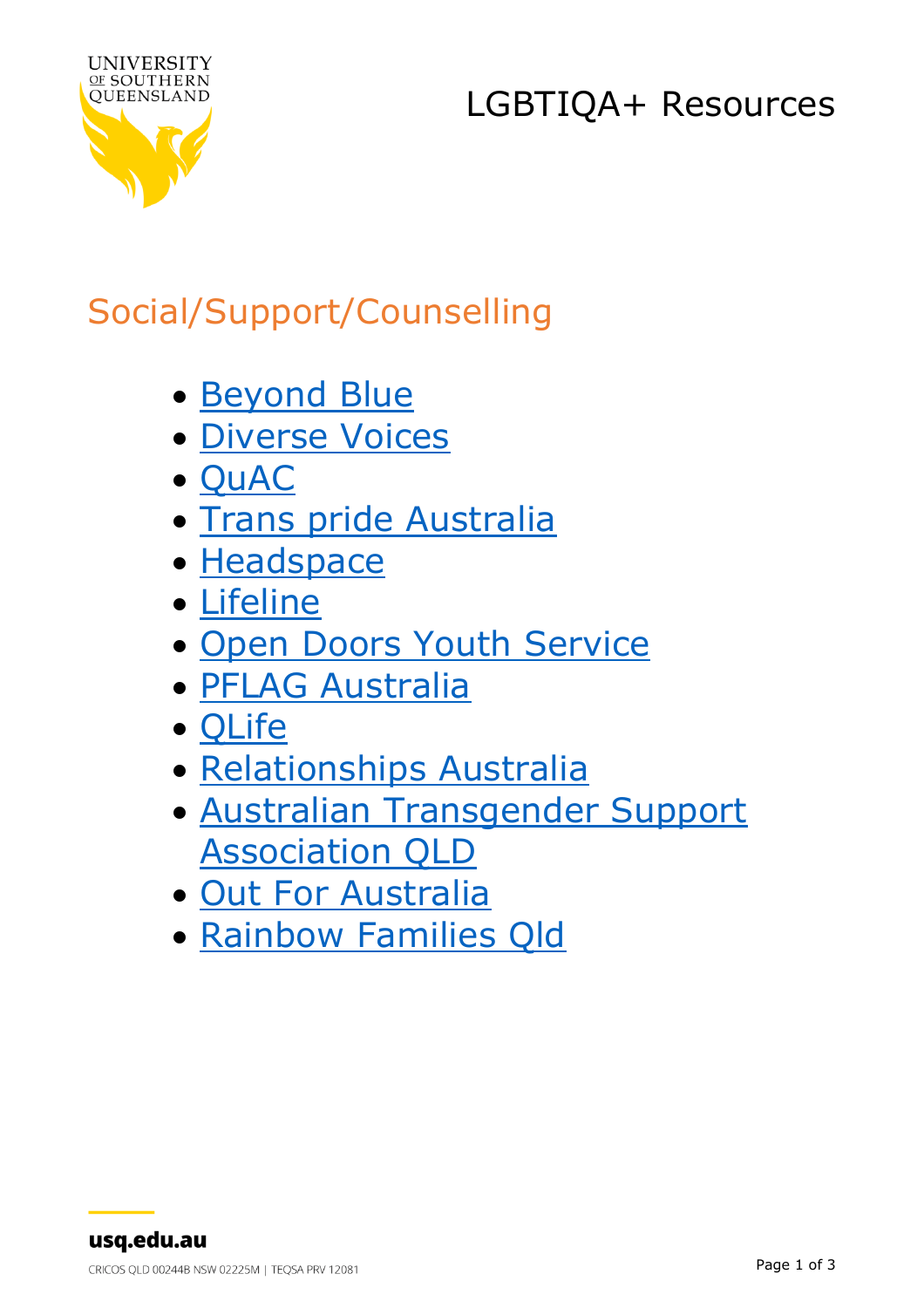## LGBTIQA+ Friendly Health Services

- [Brisbane Gender Centre](https://www.brisbanegenderclinic.com.au/)
- [Carbal Medical Centre](https://carbal.com.au/)
- [DocList: Dr's and MH Professionals](http://www.doclist.com.au/)  [recommended by Lesbian & Bisexual](http://www.doclist.com.au/)  [Women](http://www.doclist.com.au/)
- [Kobi House](https://www.health.qld.gov.au/darlingdowns/our-services/public-medicine)
- [Sexual Health & HIV Services for](https://www.health.qld.gov.au/clinical-practice/guidelines-procedures/sex-health/services/find-service)  **[Queensland](https://www.health.qld.gov.au/clinical-practice/guidelines-procedures/sex-health/services/find-service)**
- [Stonewall Medical Centre](https://www.stonewall.com.au/)
- [LGBTIQ+ Health Australia](https://www.lgbtiqhealth.org.au/)
- [comePrepd](https://www.comeprepd.info/)
- [MindOut: Mental Health & Suicide](https://www.lgbtiqhealth.org.au/mindout)  [Prevention](https://www.lgbtiqhealth.org.au/mindout)

## Legal Services

- [LGBTI Legal Service](http://www.lgbtilegalservice.org/)
- [Family Law Pathways Network:](https://www.qldfamilylawnet.org.au/referrals/greater-brisbane/womens-legal-service)  [Women's Legal Service](https://www.qldfamilylawnet.org.au/referrals/greater-brisbane/womens-legal-service)
- [Maurice Blackburn Lawyers](https://www.mauriceblackburn.com.au/about/about-maurice-blackburn-lawyers/)
- [TASC Legal and Social Justice](https://www.tascnational.org.au/)  **[Services](https://www.tascnational.org.au/)**